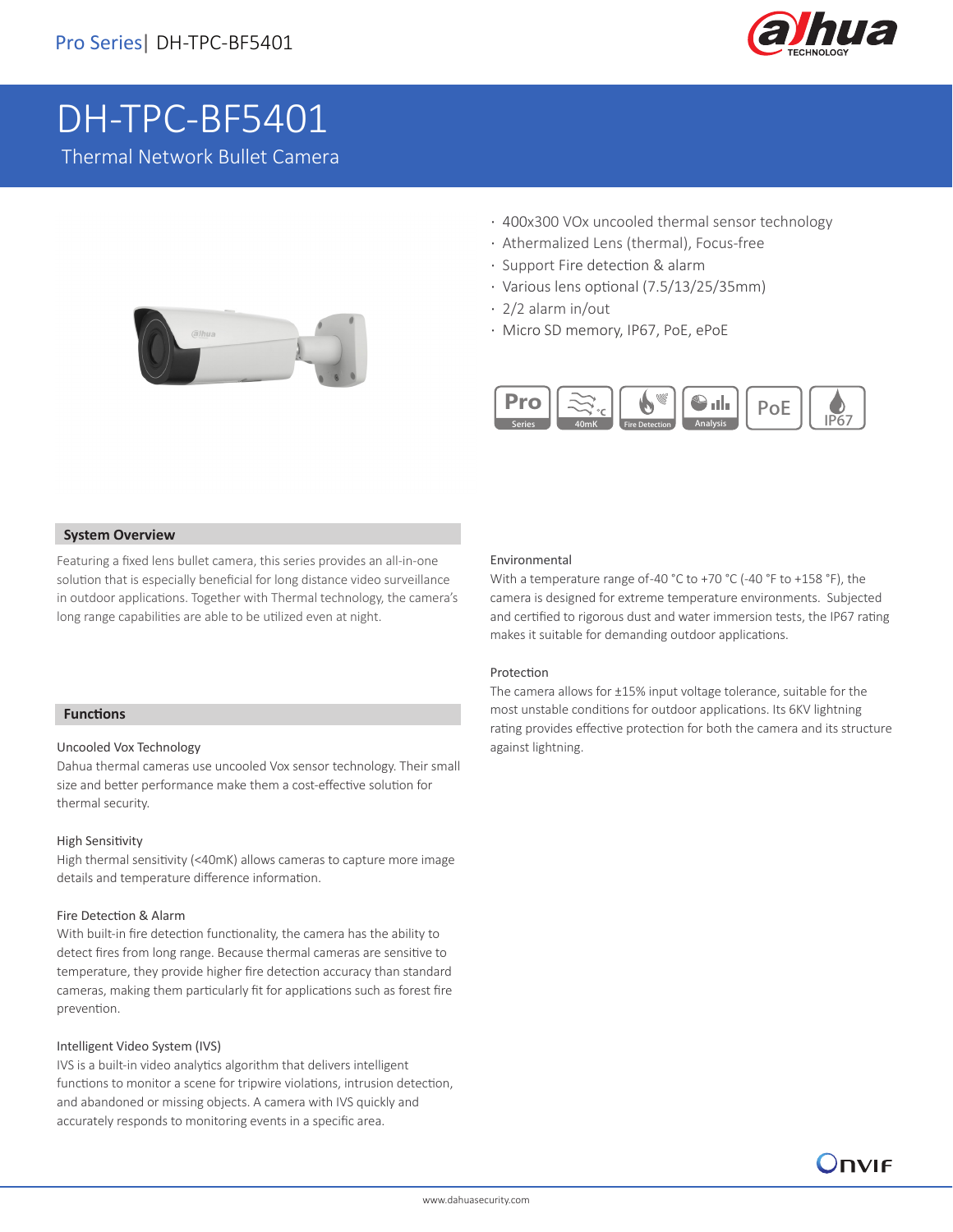

## **Technical Specification**

| Thermal Camera             |                                                                                             |
|----------------------------|---------------------------------------------------------------------------------------------|
| <b>Image Sensor</b>        | Uncooled VOx Microbolometer                                                                 |
| <b>Effective Pixels</b>    | 400(H)x300(V)                                                                               |
| Pixel Size                 | 17um                                                                                        |
| Thermal Sensitivity (NETD) | 40 <sub>m</sub> K                                                                           |
| Spectral Range             | $8^{\sim}14$ um                                                                             |
| <b>Image Setting</b>       | Brightness/Sharpness/ROI/AGC/FFC/3D DNR                                                     |
| <b>Color Palettes</b>      | 18(Whitehot/Blackhot/Ironrow/Icefire/<br>Fusion/Rainbow/Globow/Iconbow1/<br>(lconbow2 .etc. |

#### Thermal Lens

| Lens Type                                              | Fixed/F1.0                                                    |                               |                                    |                                     |
|--------------------------------------------------------|---------------------------------------------------------------|-------------------------------|------------------------------------|-------------------------------------|
| <b>Focus Control</b>                                   | Athermalized, Focus-free                                      |                               |                                    |                                     |
| Focal Length                                           | 7.5mm                                                         | 13mm                          | 25mm                               | 35mm                                |
| Angle of View                                          | $H: 53.7^{\circ}$<br>$V: 39.7^{\circ}$                        | $H: 30.2^{\circ}$<br>V: 22.6° | H: $15.5^\circ$<br>$V: 11.6^\circ$ | $H: 11.1^{\circ}$<br>$V: 8.3^\circ$ |
| Effective Distance $\textcircled{1}$<br>Man(1.8m*0.5m) | $D(2)$ : 221m<br>R(3):57m<br>$(\sqrt{4}):28m$                 | D: 382m<br>R: 98m<br>l:49m    | D: 735m<br>R: 189m<br>l:95m        | D: 1030m<br>R: 265m<br>l: 132m      |
| <b>Effective Distance</b><br>Vehicle(4m*1.4m)          | D: 490m<br>R: 126m<br>1:63m                                   | D: 850m<br>R: 219m<br>I: 109m | D: 1634m<br>R: 420m<br>l: 210m     | D: 2288m<br>R: 588m<br>l: 294m      |
| Video                                                  |                                                               |                               |                                    |                                     |
| Compression                                            |                                                               | H.265 / H.264 / MJPEG         |                                    |                                     |
| <b>Frame Rate</b>                                      | Main Stream:<br>Thermal: 1280x1024 / 720P / 400x300 @25/30fps |                               |                                    |                                     |
|                                                        | Sub Stream:<br>Thermal: 640x512 / 400x300 @25/30fps           |                               |                                    |                                     |
| <b>Bit Rate Control</b>                                | CBR/VBR                                                       |                               |                                    |                                     |
| <b>Bit Rate</b>                                        | H.264: 640 ~ 8192Kbps                                         |                               |                                    |                                     |
| <b>Motion Detection</b>                                | Off/On (4 zone, Rectangle)                                    |                               |                                    |                                     |
| Region of Interest                                     |                                                               | Off/On (4 zone)               |                                    |                                     |
| Electronic Image Stabilization<br>(EIS)                | <b>NA</b>                                                     |                               |                                    |                                     |
| Digital Zoom                                           |                                                               | 4x(19 levels)                 |                                    |                                     |
| Flip                                                   | $180^\circ$                                                   |                               |                                    |                                     |
| Mirror                                                 | Off/On                                                        |                               |                                    |                                     |
| Privacy Masking                                        |                                                               | Off/On (4 area, Rectangle)    |                                    |                                     |
| Audio                                                  |                                                               |                               |                                    |                                     |
| Compression                                            |                                                               | G.711A / G.711Mu / AAC / PCM  |                                    |                                     |
| Intelligence                                           |                                                               |                               |                                    |                                     |
| <b>IVS</b>                                             |                                                               | Tripwire, Intrusion           |                                    |                                     |

| Network                    |                                                                                                                                                                  |
|----------------------------|------------------------------------------------------------------------------------------------------------------------------------------------------------------|
| Ethernet                   | <b>RJ-45</b>                                                                                                                                                     |
| Protocol                   | IPv4/IPv6, HTTP, HTTPS, SSL, TCP/IP, UDP, UPnP,<br>ICMP, IGMP, SNMP, RTSP, RTP, SMTP, NTP, DHCP,<br>DNS, PPPOE, DDNS, FTP, IP Filter, QoS, Bonjour,<br>802.1x    |
| Interoperability           | ONVIF Profile S & G, API                                                                                                                                         |
| <b>Streaming Method</b>    | Unicast/Multicast                                                                                                                                                |
| Max. User Access           | 10 Users/20 Users                                                                                                                                                |
| <b>Edge Storage</b>        | Micro SD (256GB)<br>Memory status display (Normal / Error / Active /<br>Formatting / Lock),<br>NAS (Network Attached Storage), Local PC for<br>instant recording |
| Web Viewer                 | >IE8, <chrome42, <firefox42<="" td=""></chrome42,>                                                                                                               |
| Management Software        | SmartPSS, DSS                                                                                                                                                    |
| Smart Phone                | Android, iOS                                                                                                                                                     |
| Certifications             |                                                                                                                                                                  |
| Certification              | CE (EN 60950: 2000) FCC (FCC Part 15 SubpartB)                                                                                                                   |
| Interface                  |                                                                                                                                                                  |
| Video Interface            | 1 Port (CVBS/BNC)                                                                                                                                                |
| Audio Interface            | $1/1$ In/Out                                                                                                                                                     |
| <b>RS485</b>               | Support                                                                                                                                                          |
| Alarm                      | $2/2$ In/Out                                                                                                                                                     |
| Electrical                 |                                                                                                                                                                  |
| Power Supply               | DC 12V/PoE/ePoE                                                                                                                                                  |
| Power Consumption          | Max. 13W                                                                                                                                                         |
| Environmental              |                                                                                                                                                                  |
| <b>Operating Condition</b> | -40°C ~+70°C (-40°F ~ +158°F)/Less than 95% RH<br>* Start up should be done at above-40°C (-40°F)                                                                |
| <b>Storage Conditions</b>  | -40°C ~+70°C (-40°F ~+158°F)/Less than 95% RH                                                                                                                    |
| Ingress Protection         | <b>IP67</b>                                                                                                                                                      |
| Construction               |                                                                                                                                                                  |
| Casing                     | Metal                                                                                                                                                            |
| <b>Dimensions</b>          | 291mm× 103mm× 97mm (11.46" x 4.06" x 3.82")                                                                                                                      |
| Net Weight                 | 1.5Kg (3.31 lb)                                                                                                                                                  |
| <b>Gross Weight</b>        | 1.9Kg (4.19 lb)                                                                                                                                                  |

Note:

①Effective distance values shown are nominal values and should be used as estimates only. Exact value calculations depend on a wide variety of conditions.

②D: Detection Distance

③R: Recognition Distance

④I: Identification Distance

Advanced Intelligent Functions<br>Fire detection & alarm, Cold/Hot spot trace, Human/Vehicle classification